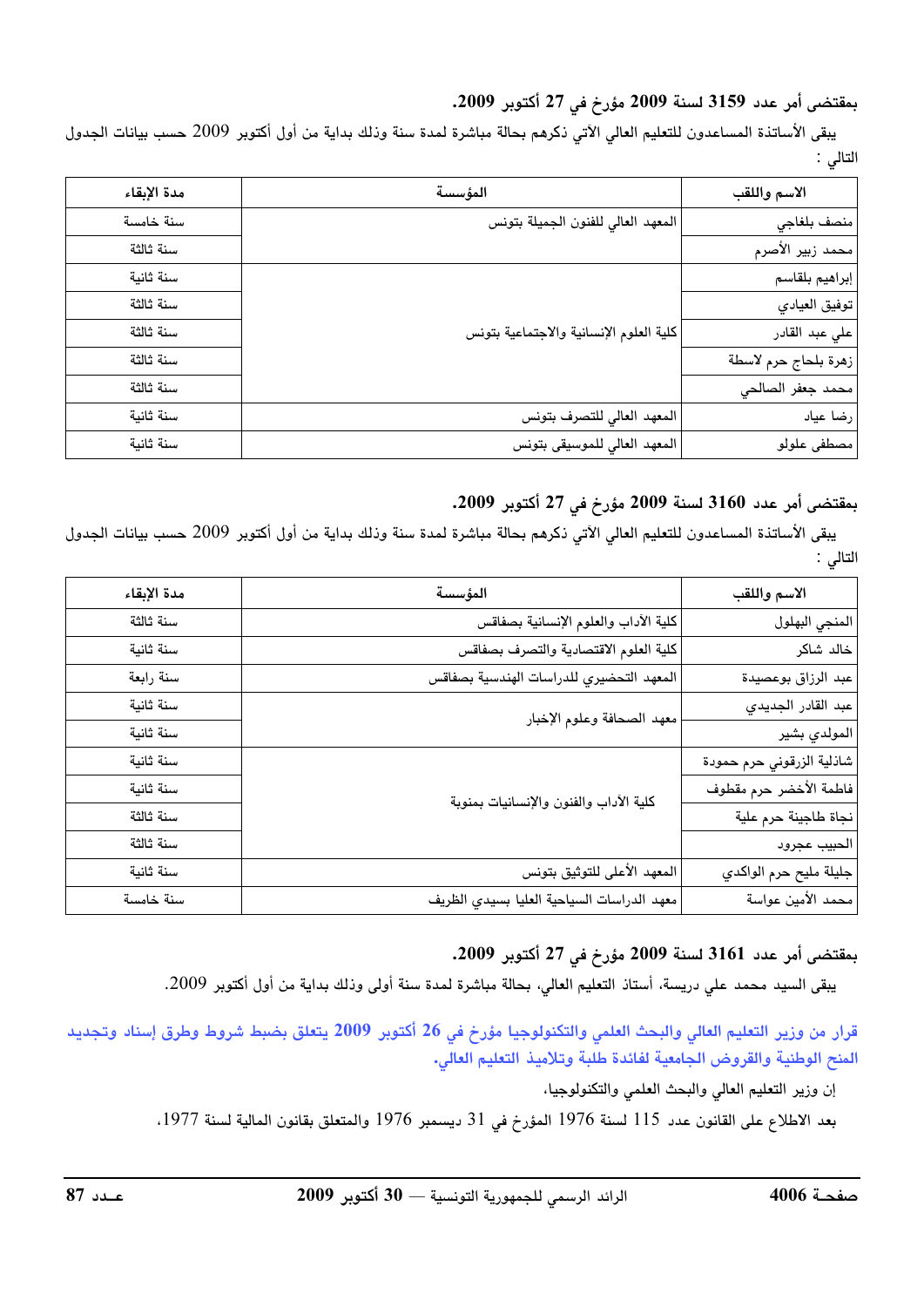وعلى القانون عدد 135 لسنة 1988 المؤرخ في 3 ديسمبر 1988 والمتعلق بإحداث ديوان للخدمات الجامعية للشمال، كما تم تنقيحه بالأمر عدد 2245 لسنة 2006 المؤرخ في 7 أوت ,2006

وعلى القانون عدد 136 لسنة 1988 المؤرخ في 3 ديسمبر 1988 والمتعلق بإحداث ديوان للخدمات الجامعية للوسط، كما تم تنقيحه بالقانون عدد 89 لسنة 1996 المؤرخ في 6 نوفمبر .1996

وعلى القانون عدد 137 لسنة 1988 المؤرخ في 3 ديسمبر 1988 والمتعلق بإحداث ديوان للخدمات الجامعية للجنوب، كما تم تنقيحه بالقانون عدد 90 لسنة 1996 المؤرخ في 6 نوفمبر .1996

وعلى القانون عدد 19 لسنة 2008 المؤرخ في 25 فيفري 2008 والمتعلق بالتعليم العالي،

وعلى الأمر عدد 1544 لسنة 1999 المؤرخ في 15 جويلية 1999 والمتعلق بإسناد قروض جامعية من قبل صندوقي الضمان الاجتماعي،

وعلى الأمر عدد 3040 لسنة 2009 المؤرخ في 19 أكتوبر 2009 والمتعلق بالمنح الوطنية والقروض الجامعية لفائدة طلبة وتلاميذ التعليم العالى،

وعلى قرار وزير التعليم العالي والبحث العلمي المؤرخ فى 28 جويلية 1986 والمتعلق بضبط تراتيب إسناد المنح القومية للدراسات العليا والقروض الجامعية كما تم تنقيحه بالقرار المؤرخ في 29 مارس 1995،

وعلى قرار وزير التعليم العالى المؤرخ في 4 نوفمبر 1997 والمتعلق بضبط مقدار المنحة القومية للدراسات العليا المسندة إلى الطلبة والتلاميذ التونسيين أبناء العائلات التونسية المقيمة بالخارج.

قرر ما يلي :

الفصل الأول ـ ينتفع بمنح وطنية للدراسات الجامعية أو بقروض جامعية، الطلبة والتلاميذ الذين يزاولون تعليمهم أو تربصهم بالبلاد التونسية أو بالخارج والذين تتوفر فيهم الشروط المنصوص عليها بأحكام هذا القرار وذلك في حدود الاعتمادات المرصودة.

الفصل 2 ـ تصرف المنح الوطنية والقروض الجامعية من الاعتمادات المرصودة للغرض بميزانية وزارة التعليم العالى والبحث العلمى والتكنولوجيا.

#### الباب الأول

#### المنح الوطنية للدراسات الجامعية

الفصل 3 . تنقسم المنح الوطنية للدراسات الجامعية إلى صنفين :

1 ـ المنحة الوطنية للدراسات الجامعية بالبلاد التونسية ومنحة التكلفة الإضافية المخصصة لتغطية اللوازم الدراسية.

2 ـ المنح الوطنية للدراسات الجامعية بالخارج.

القسم الأول

المنحة الوطنية للدراسات الجامعية بالبلاد التونسية

الفصل 4 ـ يمكن أن تسند المنحة الوطنية للدراسات الجامعية بالبلاد التونسية إلى الطلبة المرسمين بمؤسسات عمومية للتعليم العالى والبحث باستثناء الطلبة الذين يتقاضون مرتبا قبليا من بين المترشحين الآتي نكرهم :

. طلبة الشهادة الوطنية للإجازة في نظام "أمد"،

ـ تلاميذ المراحل التحضيرية والمدارس الهندسية،

. طلبة الطب وطب الأسنان والصيدلة والطب البيطري،

. طلبة الهندسة المعمارية والتعمير والتهيئة،

ـ طلبة الفنون والحرف والتصميم،

ـ الدارسين بالمعهد الأعلى للمحاماة.

تسند هذه المنحة إذا كان الدخل الخام السنوى لأولياء المترشحين يقل عن الأجر الأدنى السنوى المضمون لمختلف المهن في القطاعات غير الفلاحية الخاضعة لمجلة الشغل.

الفصل 5 ـ تعرض مطالب الطلبة الجدد الناجحين في الباكالوريا والمرشحين للحصول على المنحة على السلط الجهوية لتقييمها والتثبت من مدى صحة البيانات الواردة بها.

كما يمكن عرض التصاريح بدخل الأولياء على المصالح المختصة للمراقبة الجبائية إذا ارتأت الإدارة ضرورة ذلك.

على ولى المترشح لمنحة وطنية أن يمضى على وثيقة التزام بإرجاع مبلغ المنحة الجامعية مع إضافة 10% من قيمتها فى صورة الإدلاء بمعلومات خاطئة.

الفصل 6 . يمكن أن يجدد الانتفاع بالمنحة المذكورة بالفصل 4 أعلاه بنسبة 100 % كل سنة في الحالات التالية :

ـ ارتقاء الطالب إلى السنة الموالية،

. سحب الترسيم لأسباب صحية،

. النجاح في المناظرة الوطنية لإعادة التوجيه،

. سحب الترسيم لأسباب شخصية وذلك في حدود الأقساط التي لم يتم صرفها خلال السنة الجامعية التي تم فيها سحب الترسيم.

الفصل 7 ـ يمكن أن تسند المنحة الوطنية إلى طلبة دراسات الماجستير والدكتوراه والمراجعة فى المحاسبة المرسمين بمؤسسات عمومية للتعليم العالي والبحث والدارسين بالمعهد الأعلى للمحاماة والذين أظهروا مؤهلات ثابتة خلال المرحلتين الأولى والثانية.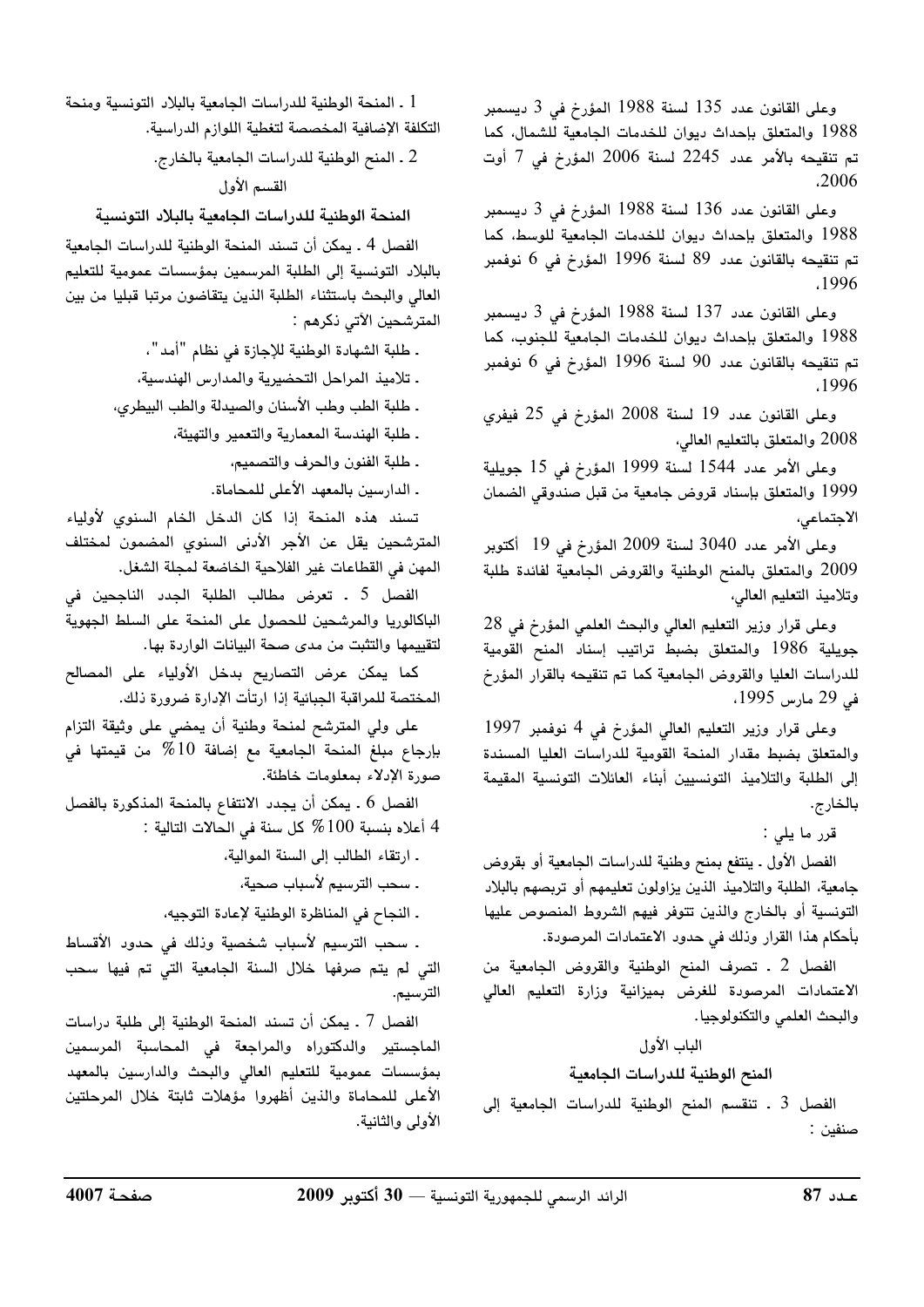الفصل 8 . يتم انتقاء المترشحين للانتفاع بالمنحة المذكورة بالفصل 7 من هذا القرار وفقا لاستحقاقهم المثبت بنتائجهم الجامعية ولتأهلهم لمواصلة الدراسات وبناء على الدخل الخام السنوي لأوليائهم المصرح به والذي لا يتجاوز أربع (4) مرات الأجر الأدنى السنوي المضمون لمختلف المهن في القطاعات غير الفلاحية الخاضعة لمجلة الشغل. تتولى عملية انتقاء المترشحين للانتفاع بهذه المنحة لجنة تضبط تركيبتها بمقرر من وزير التعليم العالى والبحث العلمى والتكنولوجيا.

الفصل 9 ـ يمكن تجديد الانتفاع بالمنحة بالنسبة إلى دراسات الماجستير والدكتوراه كما يلي :

ـ بنسبة 100 % إذا ما أثبت الطالب نجاحه في الماجستير أو تقدمه فى أشغال الدكتوراه سنويا بناء على تقرير مفصل من الأستاذ المؤطر يحوصل ما تم إنجازه وفقا لنموذج مصادق عليه من قبل وزير التعليم العالى والبحث العلمى والتكنولوجيا،

. بنسبة 80% في صورة الرسوب في الماجستير شرط حصول الطالب على معدل سنوى لا يقل عن 20/8 إن كان خاضعا لنظام المعدل السنوى أو ثلاثة أرباع الأرصدة إن كان خاضعا لنظام الوحدات. ولا يقع هذا التجديد إلا مرة واحدة خلال مدة الدراسة.

الفصل 10 . تسند المنحة الوطنية لمدة عشرة (10) أشهر مع منحه التكلفة الإضافية المخصصة لتغطية نفقات اللوازم الدراسية ومقدارها منحة شهر واحد.

يقع إيقاف صرف منحة التكلفة الإضافية المخصصة لتغطية نفقات اللوازم الدراسية عند رسوب الطالب.

الفصل 11 . يمكن إسناد منحة تربص لمدة أقصاها شهر واحد إلى الطلبة الممنوحين المدعوين إلى إجراء تربصات إجبارية مبررة دون أجر تندرج فى إطار دراستهم إذا أنجزت هذه التربصات خارج الفترة العادية للتمتع بالمنحة وبعد موافقة وزير التعليم العالى والبحث العلمى والتكنولوجيا على ذلك.

الفصل 12 . يحجر على الطلبة المنتفعين بمنحة وطنية ممارسة أي نشاط بمقابل مالي أو تقاضي منحة أخرى من أي مؤسسة أو هيكل وطنى أو أجنبى للقيام بالدراسات والبحوث نفسها خلال مدة الانتفاع بالمنحة. وفي صورة المخالفة يتعرض الطلبة المعنيون إلى سحب المنحة علاوة على مطالبتهم بإرجاع المبالغ التي تمتعوا بها.

الفصل 13 . ينجر عن كل غياب عن الدراسة غير مبرر خصم من مبلغ المنحة يقابل مدة التغيب.

الفصل 14 ـ يمكن إسناد المنحة الوطنية لطلبة أجانب يزاولون دراساتهم الجامعية بتونس بناء على اتفاقيات تبرم بين الحكومة التونسية والحكومات الأجنبية. وفي هذه الحالة تطبق عليهم أحكام هذا القرار.

الفصل 15 . تضبط بقرار من وزير التعليم العالى والبحث العلمى والتكنولوجيا مقادير المنحة الوطنية للدراسات الجامعية بالبلاد التونسية.

القسم الثاني

المنح الوطنية للدراسات الجامعية بالخارج

الفصل 16 . تنقسم المنح الوطنية للدراسات الجامعية بالخارج إلى ثلاثة (3) أصناف :

. منحة خصوصية تتكون من عنصرين اثنين متكاملين : عنصر قار في شكل منحة بمقدار يقابل ستمائة (600) أورو في الشهر وعنصر تكميلي في شكل قرض بمقدار يقابل مائتي (200) أورو في الشهر وذلك ببلدان الاتحاد الأوروبي. يتم تسديد القرض خلال عشرة (10) سنوات من تاريخ التخرج على أساس تعهد كتابي من قبل الطالب المعنى بالأمر وتعهد بالتضامن من قبل وليه،

. منحة تداول،

. منحة تكميلية.

الفصل 17 . يمكن أن ينتفع بالمنحة الخصوصية تلاميذ المراحل التحضيرية وتلاميذ مدارس الهندسة بالخارج، المرشحون من قبل وزارة التعليم العالى والبحث العلمى والتكنولوجيا دون سواهم.

الفصل 18 . يمكن في إطار الاتفاقيات المتعلقة بإسناد شهادات مزدوجة مبرمة بين المؤسسات الجامعية التونسية ونظيراتها بالخارج إسناد منحة خصوصية إلى التلاميذ المسجلين بمدارس الهندسة التونسية، تسند إما للدراسة بمدارس الهندسة المماثلة بالخارج لفترة سداسيين قابلة للتمديد بسداسي واحد في بعض الحالات الاستثنائية أو للقيام بتربص قصد إنجاز مشروع ختم الدراسة لفترة أقصاها ستة (6) أشهر.

ويقع إيقاف صرف المنحة الوطنية بتونس لفائدة التلاميذ المهندسين الذين يتم إيفادهم إلى الخارج طيلة فترة انتفاعهم بالمنحة الخصوصية.

الفصل 19 . يمكن أن تسند المنحة الخصوصية كذلك إلى طلبة الماجستير والدكتوراه والتخصص وإلى المقيمين فى الطب والصيدلة وطب الأسنان الموفدين للقيام بتربص بالخارج يندرج في مجال اختصاصهم.

الفصل 20 . يتم انتقاء المترشحين للانتفاع بالمنحة الخصوصية لدراسات الماجستير والدكتوراه وفقا لاستحقاقهم المثبت بنتائجهم الجامعية وتأهلهم لمواصلة الدراسة بالخارج. وتتولى عملية الانتقاء لجنة تضبط تركيبتها بمقرر من وزير التعليم العالى والبحث العلمى والتكنولوجيا.

الفصل 21 ـ تصرف المنحة الخصوصية لمنتفعيها على النحو التالي :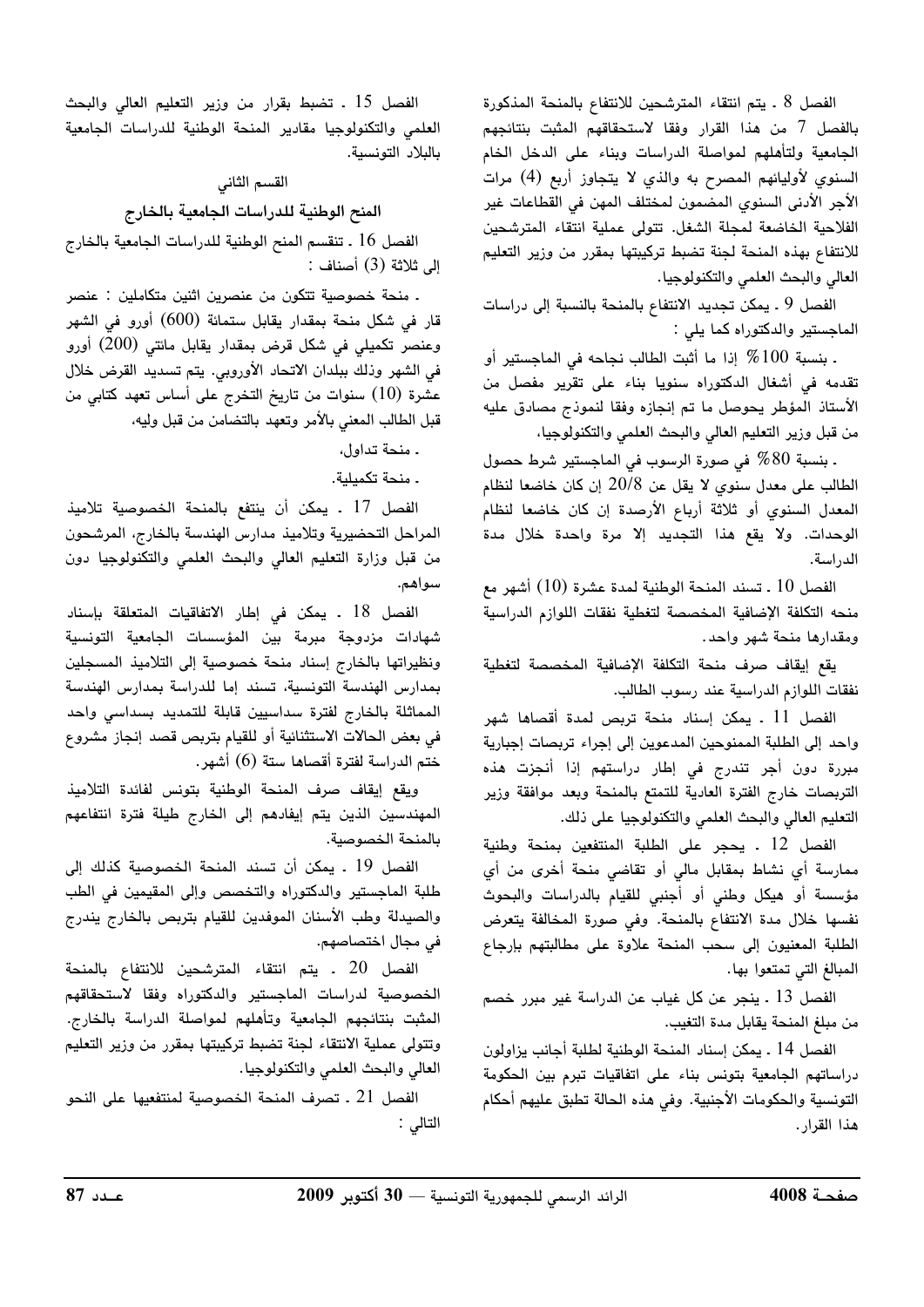ـ لمدة عشرة (10) أشهر بالنسبة إلى تلاميذ المراحل التحضيرية وطلبة الماجستير،

. لمدة اثنى عشر (12) شهرا بالنسبة إلى تلاميذ مدارس الهندسة وطلبة الدكتوراه،

. طيلة مدة الدراسة أو التربص بالنسبة إلى بقية المترشحين على أن لا تتجاوز هذه المدة اثنى عشر (12) شهرا.

الفصل 22 . على المترشح لمنحة خصوصية أن يمضى على التزام ينص على الرجوع إلى تراب الجمهورية بعد إتمام دراسته أو تربصه. وعلى وليه أن يمضي على وثيقة تعهد بالتضامن لإرجاع مبلغ المنحة في صورة الإخلال بهذا الالتزام.

الفصل 23 ـ يمكن تجديد الانتفاع بالمنحة الخصوصية طوال مرحلة الدراسة كما يلي :

. بنسبة 100% إذا ما أثبت الطالب نجاحه سنويا أو أثبت تقدمه سنويا في إنجاز أشغال الدكتوراه،

. بنسبة 80% في حالة الرسوب المرخص فيه في مرحلة الأقسام التحضيرية،

ـ بنسبة 80% في حالة الرسوب شرط حصول الطالب المسجل للدراسة فى الماجستير على معدل سنوي لا يقل عن 20/8 إن كان خاضعا لنظام المعدل السنوى أو ثلاثة أرباع الأرصدة إن كان خاضعا لنظام الوحدات. ولا يقع هذا التجديد إلا مرة واحدة خلال مدة الدراسة.

الفصل 24 . يمكن للمنتفعين بالمنحة الخصوصية التمتع بمساعدات لتغطية نفقات خاصة ببعض الدراسات كشراء معدات باهضة الثمن أو لإجراء تربصات إجبارية.

وتضبط مقادير هذه المساعدات بقرار من وزير التعليم العالى والبحث العلمى والتكنولوجيا.

الفصل 25 ـ تضبط بقرار من وزير التعليم العالي والبحث العلمي والتكنولوجيا مقادير المنحة الخصوصية.

الفصل 26 . يمكن أن ينتفع الباحثون المسجلون بالبلاد التونسية في الماجستير أو في الدكتوراه والذين تتطلب دراستهم القيام بأبحاث أو تربصات بالخارج بمنحة تداول قيمتها 1,25 من مقدار المنحة الخصوصية. وفي هذه الحالة تسند المنحة لمدة أقصاها ستة (6) أشهر متتالية فى السنة الجامعية الواحدة قابلة للتجديد مرتين طوال مرحلة الدراسة.

يلتزم المنتفع بمنحة تداول بتقديم وثيقة تثبت قضاءه المدة الفعلية بالخارج وتقرير عن الأعمال التي أنجزها هناك خلال مدة إقامته على أن يتم ذلك في أجل أقصاه شهر واحد بعد نهاية المدة المشار إليها بهذا الفصل. وفي صورة الإخلال بهذا الشرط يطالب بإرجاع المبالغ التي تمتع بها.

الفصل 27 ـ يمكن إسناد منحة تكميلية للطلبة المنتفعين بمنح تعاون أجنبية إذا ما تبين أن هذه الأخيرة لا تفى بحاجياتهم

الضرورية. وتحدد بقرار من وزير التعليم العالي والبحث العلمي والتكنولوجيا مقادير وطرق إسناد هذه المنحة.

الفصل 28 . تتحمل الوزارة مصاريف التغطية الاجتماعية للممنوحين. ويمكن أن يبرم عقد تأمين جماعى لفائدة الطلبة الذين تفوق أعمارهم ست وعشرين (26) سنة. وتحمل المصاريف المنجزة عن هذه العملية على الاعتمادات المدرجة بميزانية وزارة التعليم العالي والبحث العلمي والتكنولوجيا.

الفصل 29 ـ تتحمل الوزارة مصاريف السفر إلى الخارج بالنسبة إلى المنتفعين بمنحة خصوصية أو منحة تداول أو منحة تكميلية لمنحة تعاون أجنبية طبقا للتعريفة الاقتصادية. وتحدد كيفية التمتع بمجانية السفر بمقرر من وزير التعليم العالى والبحث العلمي والتكنولوجيا.

### الباب الثاني

### القروض الجامعية

الفصل 30 . يمكن في حدود الاعتمادات المرصودة إسناد قروض جامعية إلى الطلبة التونسيين الذين لا ينتفعون بمنحة وطنية ويزاولون دراستهم بتونس من بين طلبة الماجستير والدكتوراه والمراجعة فى المحاسبة والدارسين بالمعهد الأعلى للمحاماة وذلك وفقا لاستحقاقهم المثبت بنتائجهم الجامعية ولتأهلهم لمواصلة الدراسات. وتسند هذه القروض إذا تجاوز الدخل الخام السنوي للأولياء المصرح به أربع (4) مرات الأجر الأدنى السنوى المضمون لمختلف المهن فى القطاعات غير الفلاحية الخاضعة لمحلة الشغل.

وتتولى اللجنة المنصوص عليها بالفصل 8 من هذا القرار انتقاء المترشحين للانتفاع بقرض جامعي بتونس.

الفصل 31 . يمكن في حدود الاعتمادات المرصودة إسناد قروض جامعية إلى الطلبة التونسيين الذين يزاولون دراستهم الجامعية أو تربصهم بالخارج ولا ينتفعون بمنحة، وذلك وفقا لاستحقاقهم المثبت بنتائجهم الجامعية ولتأهلهم لمواصلة الدراسات. ويسند القرض إذا لم يتجاوز الدخل الصافى السنوى للأولياء المصرح به مقدارا يحدد بقرار من وزير التعليم العالي والبحث العلمي والتكنولوجيا.

وتتولى لجنة تضبط تركيبتها بمقرر من وزير التعليم العالي والبحث العلمى والتكنولوجيا انتقاء المترشحين للانتفاع بقرض جامعي بالخارج.

الفصل 32 ـ يمكن تجديد القرض الجامعي كما يلي :

ـ بنسبة 100 % إذا ما أثبت الطالب نجاحه سنويا أو أثبت تقدمه في أشغال الدكتوراه،

. بنسبة 80% في صورة الرسوب شرط حصول الطالب على معدل لا يقل عن 20/8 إن كان خاضعا لنظام المعدل السنوي أو